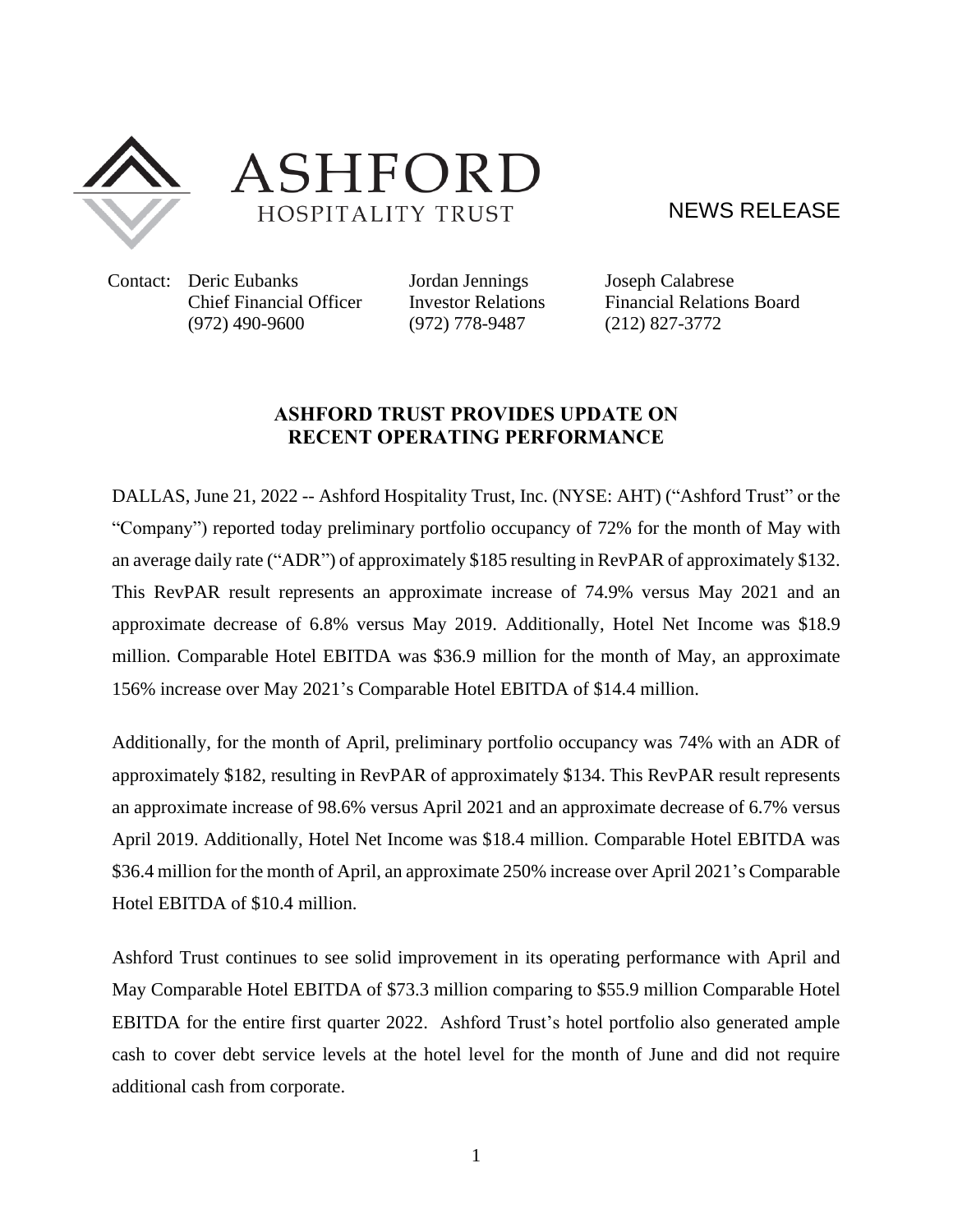"We're extremely pleased with Ashford Trust's improving second quarter results," commented Rob Hays, Ashford Trust's President and Chief Executive Officer. "With high exposure to both transient leisure and business customers, our high-quality, geographically diverse portfolio is benefiting from increased demand and notable rate increases in many key markets."

Mr. Hays added, "We are also seeing an acceleration of cash flows at our group hotels and are extremely encouraged that our larger Boston, Nashville, and Washington D.C. urban hotels are coming back strong. For the two-month period of April and May, both the Hilton Boston Back Bay and the Renaissance Nashville hotels had occupancy levels of over 90% and both assets exceeded April and May 2019 RevPAR levels. Additionally, our Marriott Gateway Crystal City, located within minutes of downtown Washington D.C., had April and May occupancy close to 85% while its RevPAR was down less than 10% compared to the same time period in 2019." Mr. Hays concluded, "We are pleased with the continuing positive momentum in our portfolio and, looking ahead, we believe our portfolio remains well-positioned to capitalize on the continuing recovery in the lodging industry."

We use certain non-GAAP measures, in addition to the required GAAP presentations, as we believe these measures improve the understanding of our operational results and make comparisons of operating results among peer real estate investment trusts more meaningful. Non-GAAP financial measures, which should not be relied upon as a substitute for GAAP measures, used in this press release are Hotel EBITDA. Please refer to our most recently filed Annual Report on Form 10-K for a more detailed description of how these non-GAAP measures are calculated. The reconciliations of non-GAAP measures to the closest GAAP measures are provided below and provide further details of our results for the period being reported.

The following tables are reconciliations of the Company's Hotel EBITDA for the months of May 2022, April 2022, May 2021 and April 2021: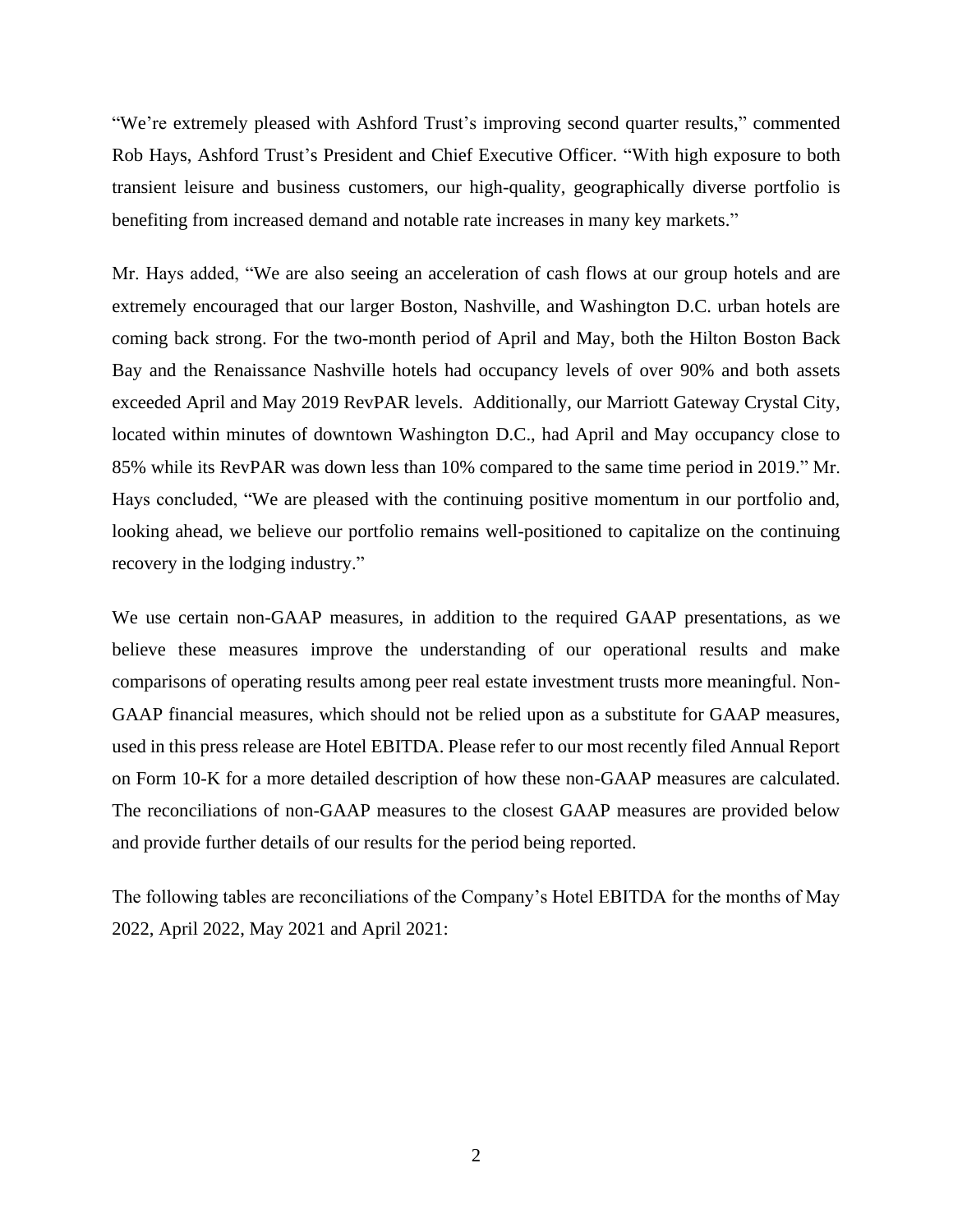## **ASHFORD HOSPITALITY TRUST, INC. AND SUBSIDIARIES RECONCILIATION OF NET INCOME (LOSS) TO HOTEL EBITDA**

## **(in millions) (unaudited)**

|                                    |   |      | May 2022 April 2022 May 2021 April 2021 |      |              |                    |        |
|------------------------------------|---|------|-----------------------------------------|------|--------------|--------------------|--------|
| Net income (loss)                  | S | 18.9 |                                         | 18.4 | <sup>S</sup> | $16.4 \text{ }$ \$ | (19.6) |
| Non-property adjustments           |   |      |                                         |      |              | (21.3)             | 10.2   |
| Interest expense                   |   | 0.9  |                                         | 0.8  |              | 0.5                | 0.4    |
| Amortization of loan cost          |   | 0.1  |                                         | 0.1  |              | 0.1                | 0.1    |
| Depreciation and amortization      |   | 16.7 | 16.7                                    |      |              | 18.3               | 18.4   |
| Non-hotel EBITDA ownership expense |   | 0.3  |                                         | 0.4  |              | 0.4                | 0.9    |
| Comparable Hotel EBITDA            |   | 36.9 |                                         | 36.4 |              | 14.4               | 10.4   |

The above comparable information assumes the 100 hotel properties owned and included in the Company's operations at May 31, 2022.

 $\overline{\phantom{a}}$  . The set of the set of the set of the set of the set of the set of the set of the set of the set of the set of the set of the set of the set of the set of the set of the set of the set of the set of the set o

\* \* \* \* \*

Ashford Hospitality Trust is a real estate investment trust (REIT) focused on investing predominantly in upper upscale, full-service hotels.

The preliminary estimated results for the months ended May 31, 2022 and April 30, 2022 included in this release, which are the responsibility of management, were prepared by the Company's management in connection with the preparation of the Company's financial statements and are based upon preliminary hotel operating results and a number of subjective judgements and assumptions. Additional items that may require adjustments to the Company's preliminary estimated financial information may be identified and could result in material changes to the Company's preliminary estimated results. The Company's closing procedures for the months ended May 31, 2022 and April 30, 2022 are not yet complete and, as a result, the Company's final results upon completion of the closing procedures may vary from the preliminary estimates set forth above. The Company's independent registered public accounting firm, BDO USA, LLP, has not audited, reviewed, compiled or performed any procedures with respect to the preliminary estimated financial information, nor have they expressed any opinion or any other form of assurance on such information or its achievability, and assume no responsibility for, and disclaim any association with, such preliminary estimated financial information. Further, these preliminary estimated results are not a comprehensive statement or estimate of the Company's financial condition or operating results for the months ended May 31, 2022 and April 30, 2022. These preliminary estimated results should not be viewed as a substitute for complete quarterly financial statements prepared in accordance with generally accepted accounting principles ("GAAP") or as a measure of the Company's performance. In addition, the preliminary estimated financial information is not necessarily indicative of the results to be achieved for any future period. Accordingly, investors are cautioned not to place undue reliance on this preliminary estimated financial information. See the information below under the heading "Forward-Looking Statements" and "Risk Factors" and "Management's Discussion of Financial Condition and Results of Operations" in the Company's Annual Report on Form 10-K for the year ended December 31, 2021.